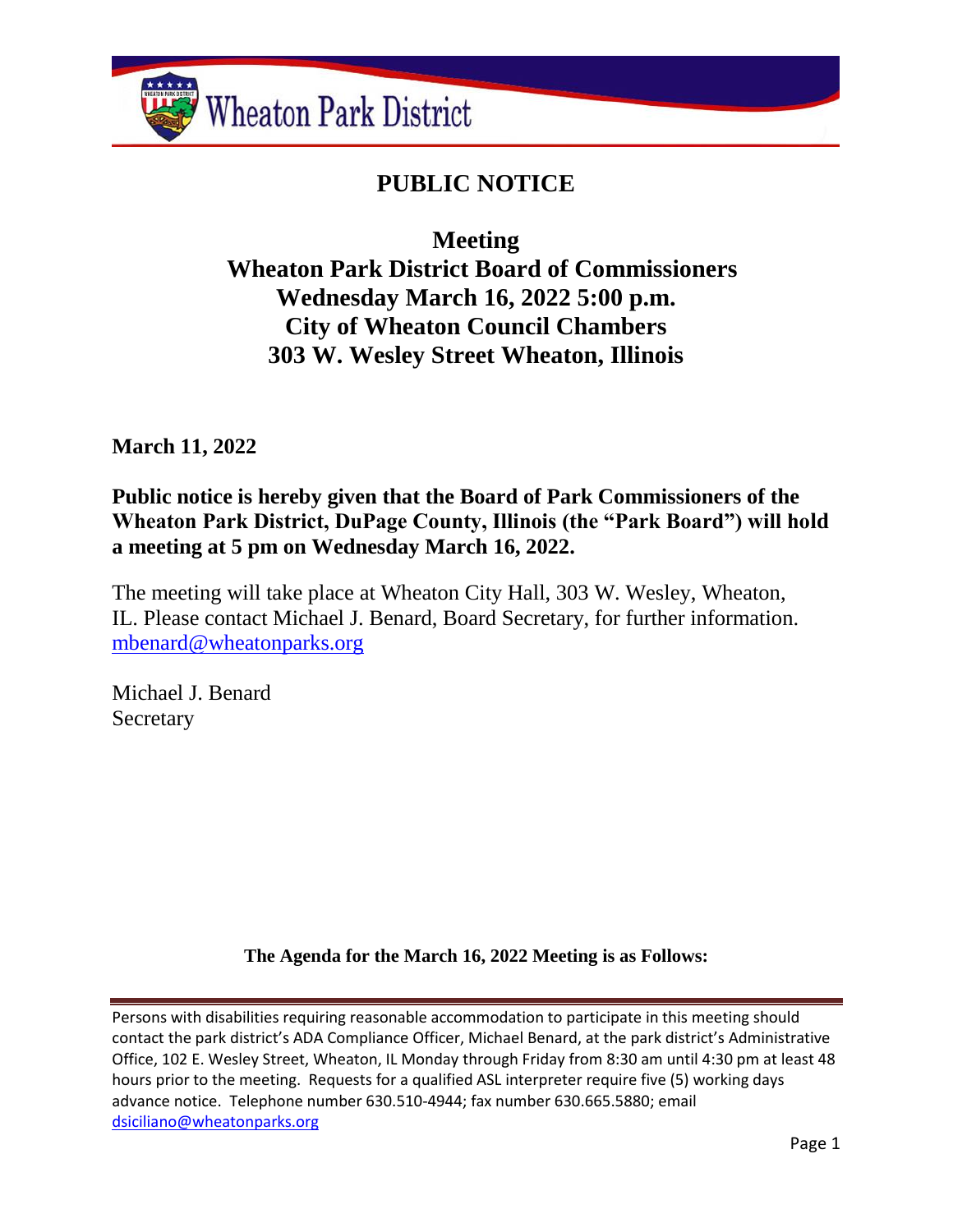

# **Meeting of the Wheaton Park District Board of Commissioners March 16, 2022 5:00 pm**

## **CALL TO ORDER**

#### **PRESENTATIONS**

• Arrowhead Golf Club

#### **COMMUNITY INPUT**

Public comments are important to the Board. However, it is the Board's policy not to act on items until time has been taken to gather information and discuss all options. Lack of action does not imply lack of interest in the issues. During the community input portion of the agenda the board typically will ask residents to provide input prior to accepting input from nonresidents.

#### **CONSENT AGENDA**

Consent Agenda items are considered by the Park District to be routine and will be enacted in one motion. There will be no separate discussion on these items. If a member of the Park Board requests, a Consent Agenda item will be removed from the Consent Agenda and considered as an individual item at the end of old or new business.

- A. Approval of the Disbursements totaling \$474,476.49 for the period beginning February 9, and ending March 8, 2022
- B. Approval of the Disbursements totaling \$298,536.11 for the period beginning February 9, and ending March 8, 2022
- C. Approval of the Subcommittee Minutes for February 9, 2022
- D. Approval of the Regular Meeting Minutes for February 16, 2022
- E. Approval of the Subcommittee Minutes for March 2, 2022
- F. Approval of 2021 General Obligation Bond Issuance Compliance Checklist
- G. Approval of Amended 2022 Subcommittee Meeting Schedule
- H. Approval of the 2022 Athletic and Recreation Program Services Independent Contractor Agreements Resulting in Expenditures over \$10,000

#### **UNFINISHED BUSINESS**

None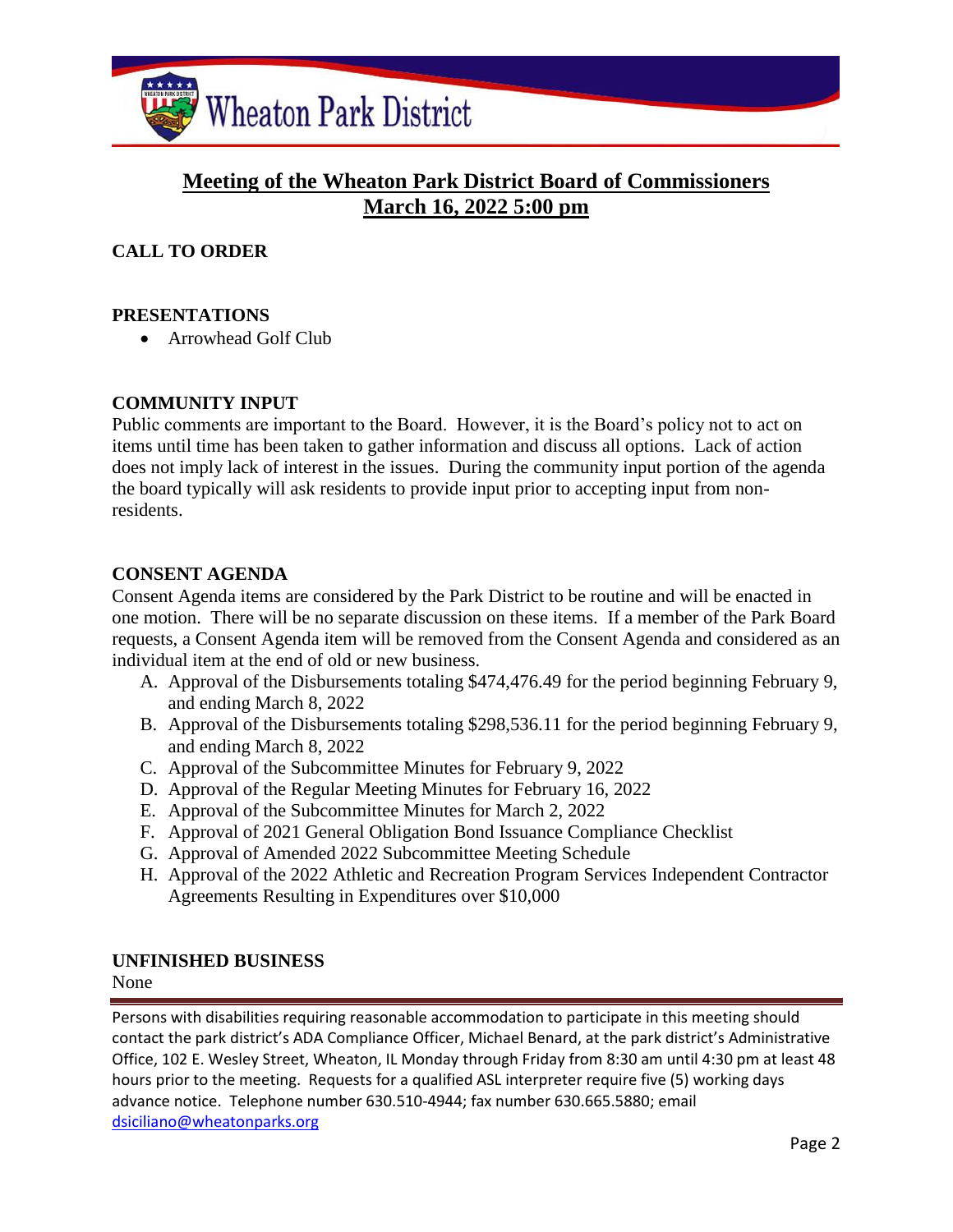

#### **NEW BUSINESS**

- **1. Ordinance 2022-01** Motion to Approve Ordinance 2022-01 Authorizing the Disposal and Sale of Personal Property Owned by the Wheaton Park District
- **2. RAMS Football Program** Motion to Approve Equipment and Apparel Bids from Various Vendors for Various Products *(recommendation details listed at end of agenda)*
- **3. Cosley Zoo Run For The Animals Apparel** Motion to Approve the Quote from Marathon Sportswear for Run For the Animals Runner and Volunteer Shirts at a Cost Not to Exceed \$24,000
- **4. Day Camps, Athletics, and Parks Services Apparel** Motion to Approve the Quote from Blue Sky Marketing for Participant and Employee Shirts at a Cost Not to Exceed \$13,550
- **5. City of Wheaton Municipal Band –** Motion to Approve a License Agreement with the City of Wheaton for Access and Use of Memorial Park by the Wheaton Municipal Band
- **6. Cosley Zoo Viewing Decks Replacement Project** Motion to Approve Base Bids 1 and 2 from Red Feather Group for \$87,000 Plus a 10% Contingency
- **7. Cosley Zoo Parking Lot Project Design -** Motion to Approve of the Proposal from Wight Engineering for Additional Professional Services in the amount of \$19,000.
- **8. Kelly Park Playground Project –** Motion to Approve of a Contract with Cunningham Recreation for the Purchase of Playground Equipment for Kelly Park in the amount of \$155,097.16.
- **9. Alarm Services Agreement**  Motion to Approve Change Order 1 with Reliable Fire and Security with Costs of \$1,179 for a Cellular Communicator and an Additional Annual Monitoring fee of \$1,260
- **10. Contractual Mowing Services –** Motion to Reject the Bid from Apex Landscaping for \$84,940.00.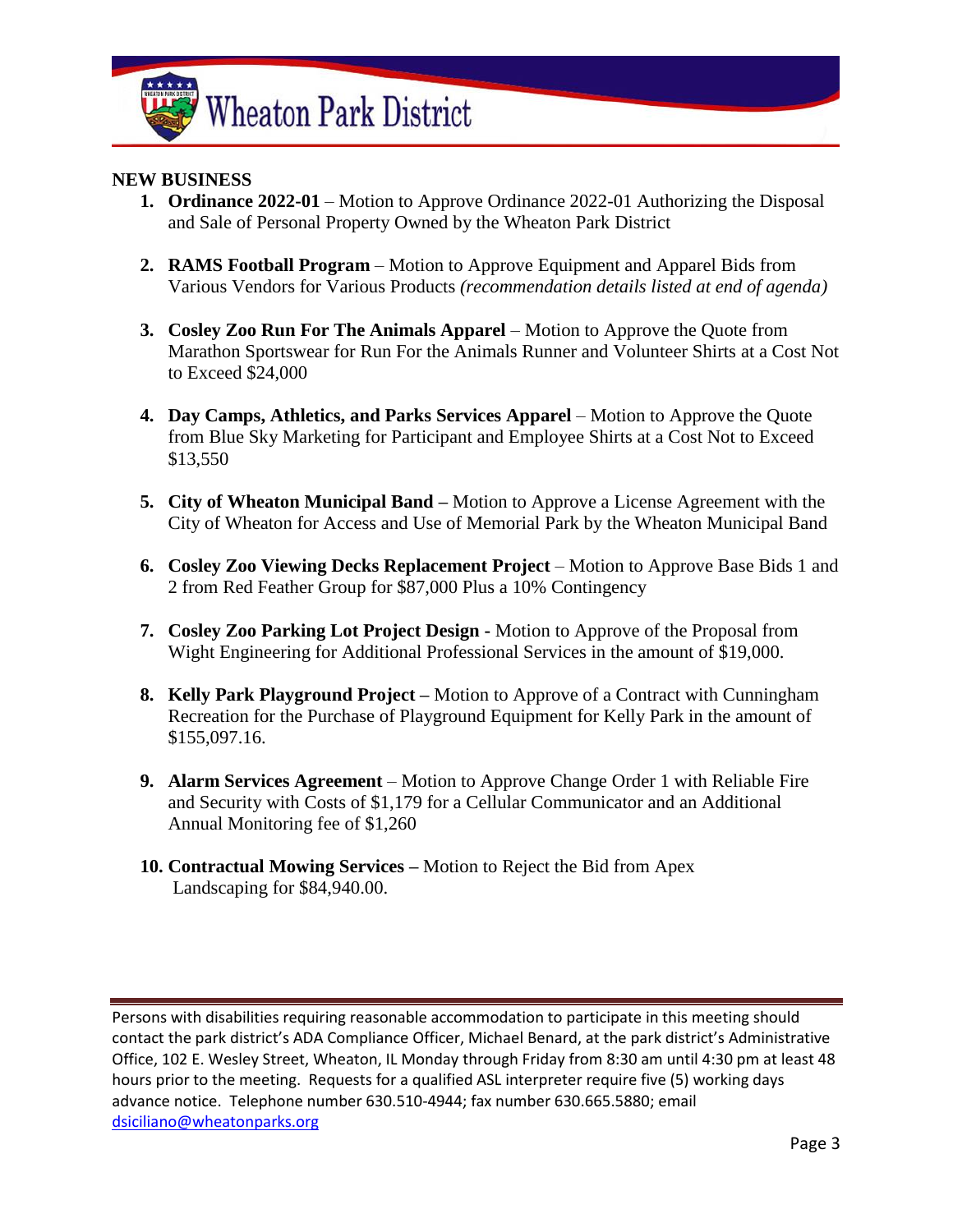

#### **REPORTS FROM STAFF**

- Arrowhead Golf Club 2021 Annual Report
- Executive Director
- Monthly Department Reports Finance, Special Facilities, Marketing, Development, Events, Recreation, Athletics, Parks and Planning

#### **BOARD SUBCOMMITTEE REPORTS / DISCUSSION**

#### **CLOSED SESSION**

- a. Appointment, employment, compensation, discipline, performance, or dismissal of specific employees, 5ILCS 120/2 (c) (1)
- b. Purchase or lease of real property, 5ILCS 120/2 (c) (5)
- c. Setting of price for sale or lease of property owned by the public body, 5ILCS 120/2 (c) (6)
- d. Pending, probable or imminent litigation,  $5ILCS$  120/2 (c) (11)
- e. Discussion of minutes of meetings lawfully closed under this Act, whether for purposes of approval by the body of the minutes or semi-annual review of the minutes, 5 ILCS 120/2(c) (21)

#### **ADJOURNMENT**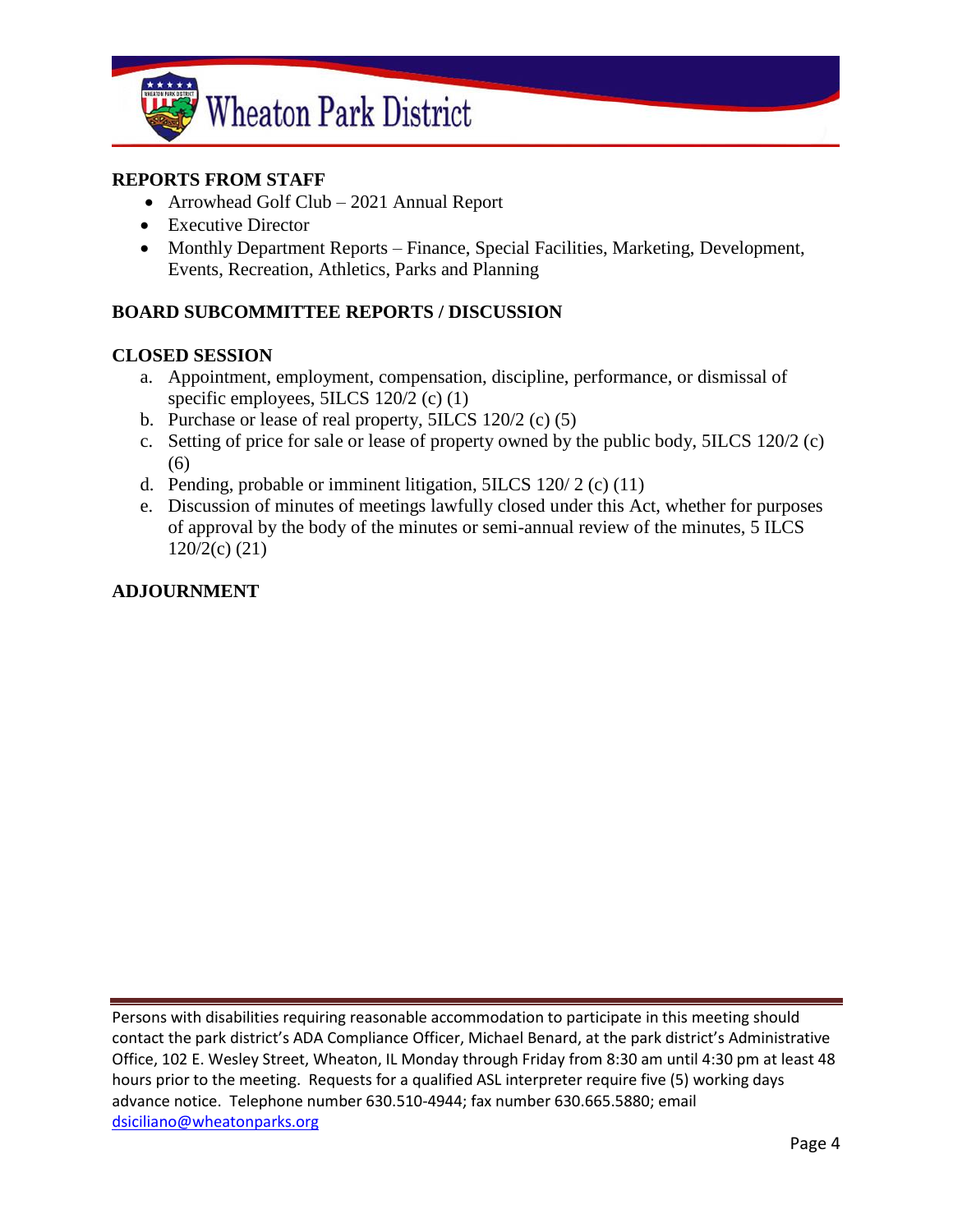

#### **Motion Details for New Business #2 Wheaton Park District 2022 FOOTBALL UNIFORMS AND ATHLETIC EQUIPMENT**

| <b>Vendor</b>                          | <b>Equipment</b>                                                                                                                           | Quantity | Cost     |  |
|----------------------------------------|--------------------------------------------------------------------------------------------------------------------------------------------|----------|----------|--|
| <b>Equipment</b>                       |                                                                                                                                            |          |          |  |
| <b>BSN</b> Sports                      | <b>Mouth Guards</b><br>(Strapped)<br><b>Navy Blue</b>                                                                                      | 600 ea.  | $\$.35$  |  |
| <b>Riddell</b>                         | <b>Riddell Hard Cup Chin</b><br><b>Strap</b><br><b>Navy Blue</b>                                                                           | 30 ea.   | \$11.50  |  |
| <b>TPS Sports</b>                      | <b>Champro Football Belt</b><br><b>FWB</b><br>Orange                                                                                       | 25 doz.  | \$8.48   |  |
| <b>Helmets</b>                         |                                                                                                                                            |          |          |  |
| <b>Riddell</b>                         | <b>Riddell Speed Classic</b><br><b>Youth Helmet (Gloss</b><br>Navy) With S2BDC-<br><b>HS4 Facemask</b><br><b>Attached (Navy Blue</b><br>FM | 40 ea.   | \$145.00 |  |
| <b>TPS Sports</b>                      | <b>Champro 5-Star Rated</b><br><b>SH7 Soft Shell Helmet</b>                                                                                | 105 ea.  | \$35.58  |  |
| <b>Miscellaneous Football Supplies</b> |                                                                                                                                            |          |          |  |
| <b>Winning Teams</b>                   | <b>Champro 6" Pump</b><br>A143                                                                                                             | 10 ea.   | \$3.40   |  |
| <b>Footballs</b>                       |                                                                                                                                            |          |          |  |